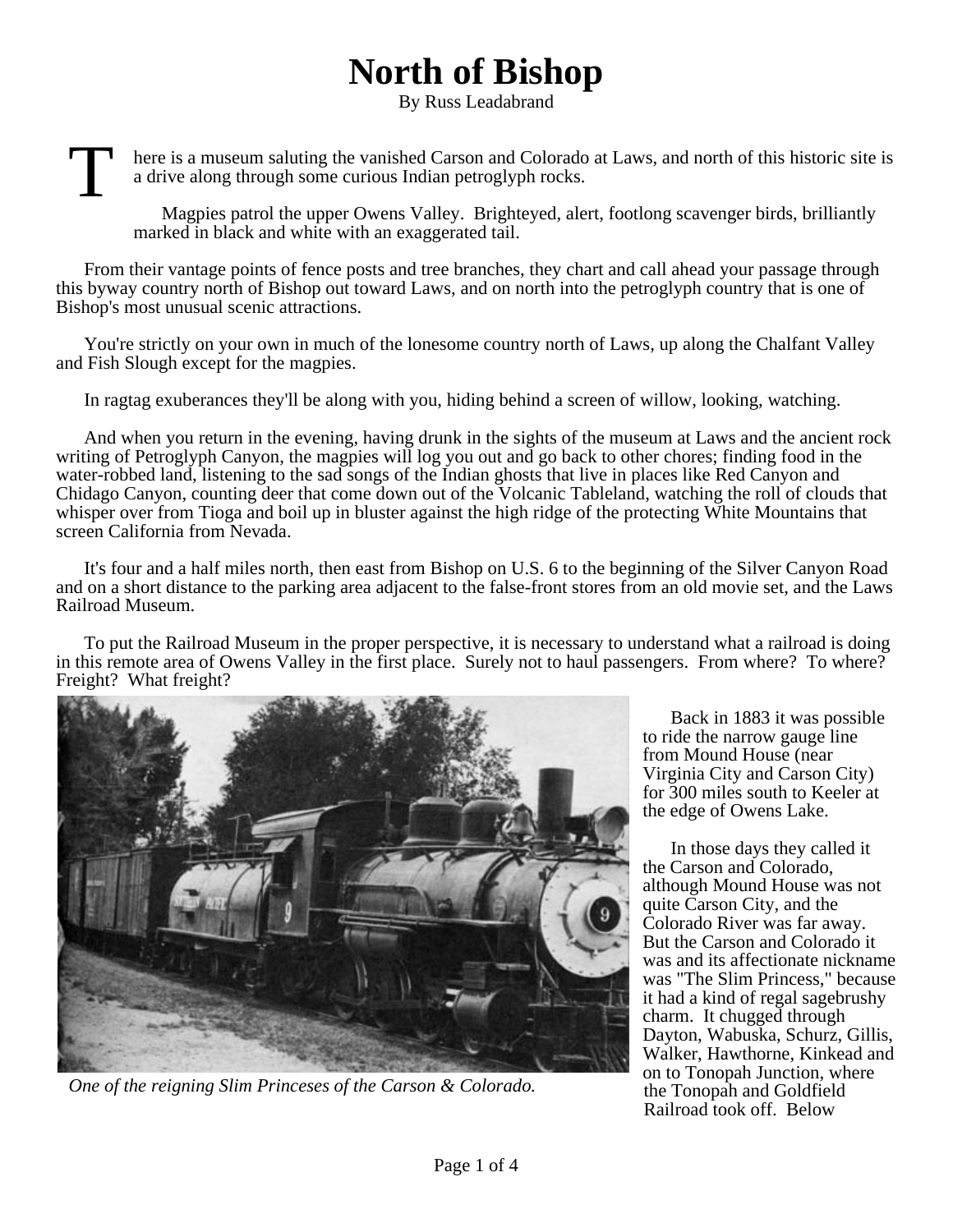Belleville, at Filben, there was a sidetrack to Candelaria. Then came Summit, Benton, Laws and down the Owens Valley to Zurich, Kearsarge, Manzanar, Owenyo, Mt. Whitney, Dolomite and Keeler.



It was an incredible railroad adventure, and the story is told in a number of fine volumes.

In *The Slim Princess*, a paperback by John Hungerford, the author relates an anecdote about building the line:

> No sketch of the Carson and Colorado is complete without recounting D. 0. Mills, financial wizard of the Bank of California, and his reaction during his first and only inspection trip over the line, probably just after its completion. The story and the remarks attributed to Mills are told by Gilbert H. Kneiss, eminent historian and student of western railroads. He relates how Mills, accompanied by U.S. Senator William Sharon, and H. M. Yerington, general superintendent and vice president of the parent Virginia and Truckee, rode behind the little locomotive in an inspection coach for two hot and dusty days and Mills talked of everything but the railroad. He had made his pile in the West and had decided to go back to New York, his early home which had always beckoned him.

> Upon arrival at Keeler, Sharon came straight to the point and asked Mills what he thought of the road. It was then that Mills voiced the classic answer, 'Gentlemen, we either built it 300 miles too long or 300 years too soon.'

## David F. Myrick's two-volume *Railroads of Nevada* says:

On May 10, 1880, the Carson and Colorado Railroad Company was incorporated to build a narrow (three-foot) gauge railroad.

... Two important Nevada rivers provided title for this railroad projected to run from Mound House on the Carson River (ten miles east of Carson City) to Fort Mohave on the Colorado River at the extreme end of the state. Included in the plans was a branch to be built to serve the mining towns of Aurora and Bodie.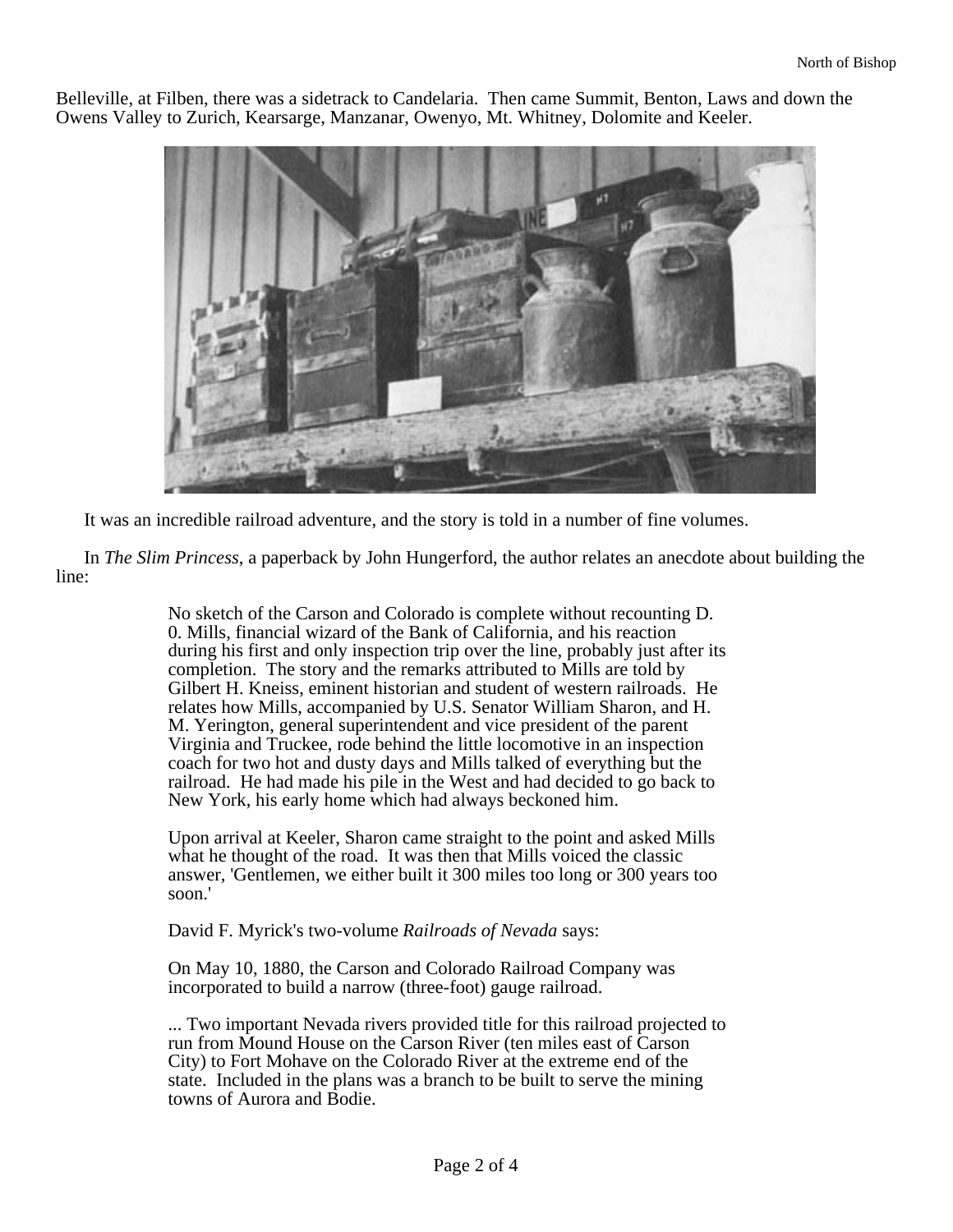While plans to build a spur into Bodie country came late, the Carson and Colorado at one time or another did try to service all mining camps. Of the spur line to Candelaria, a mining town of some prominence in those crazy days, Myrick comments:

> Candelaria became the terminus of the original C&C (as projected). To accommodate the change in route, two new corporations were formed. The Carson and Colorado Railroad Company, Second Division, was organized to build through Nevada to the California state line, while the Carson and Colorado, Third Division, was incorporated in California, to construct from the state line to a point near Mojave station on the Southern Pacific Railroad.



*Carson & Colorado water tower near Laws.*

The road was built on to Keeler (called Hawley in those days). People wanted the track run on down toward Los Angeles rather than toward Fort Mohave, which had lost its charm. The railroad was extended in 1887 to Jiggerville (Bolard) two miles south of Keeler, the site of an old boat landing on Owens Lake. There it ended. When Tonopah came up a line was built east from Tonopah Junction. This was a standard gauge line and in the revamping of the rails Hawthorne was bypassed.

In 1910 a standard gauge Southern Pacific line came up from Mojave and met the C&C at Owenyo. This line was called the Jawbone. When all the mining glories died - Tonopah, Bodie, Candelaria and Cerro Gordo - and all the booms were over and forgotten and the C&C served a ghost region, it was

decided to scrap the line. There was mild protest in the Owens Valley. The people were attached to the little railroad which by now ran only once a day from Keeler to Laws and back.

In 1960 the last train was operated over the line and then the tracks came up.

One engine and some rolling stock were given to the city of Bishop and Inyo County. The museum at Laws came into being.

In January of 1965, the city secured permission to open the museum. On April 1, 1966, the Laws Railroad Museum opened to the public on a date eighty-three years from the day the first scheduled train arrived at Laws from the north - complete with U.S. mail, Wells Fargo Express and offering both freight and passenger service. Visitors are welcome to come today and take a "walking tour" of the Laws Railroad Museum.

First stop is the recreation center, one of the Sweetwater buildings, part of a movie set built for the 1965 motion picture, Nevada Smith. The recreation center is a small museum, with books on the area for sale. The



*Movie set at Laws.*

museum staff explains the purpose of the museum and site, and you can see old No. 9, the remaining narrow gauge Baldwin locomotive, and the old Laws depot. A free brochure offered on the Carson and Colorado tells you:

> Laws was once an important outfitting center for the farming and livestock industry as well as being a mining center during the early 20th century. Farm products, including livestock, poultry, hay, wool and honey, found ready market in Nevada boom camps of the day. Larger markets in San